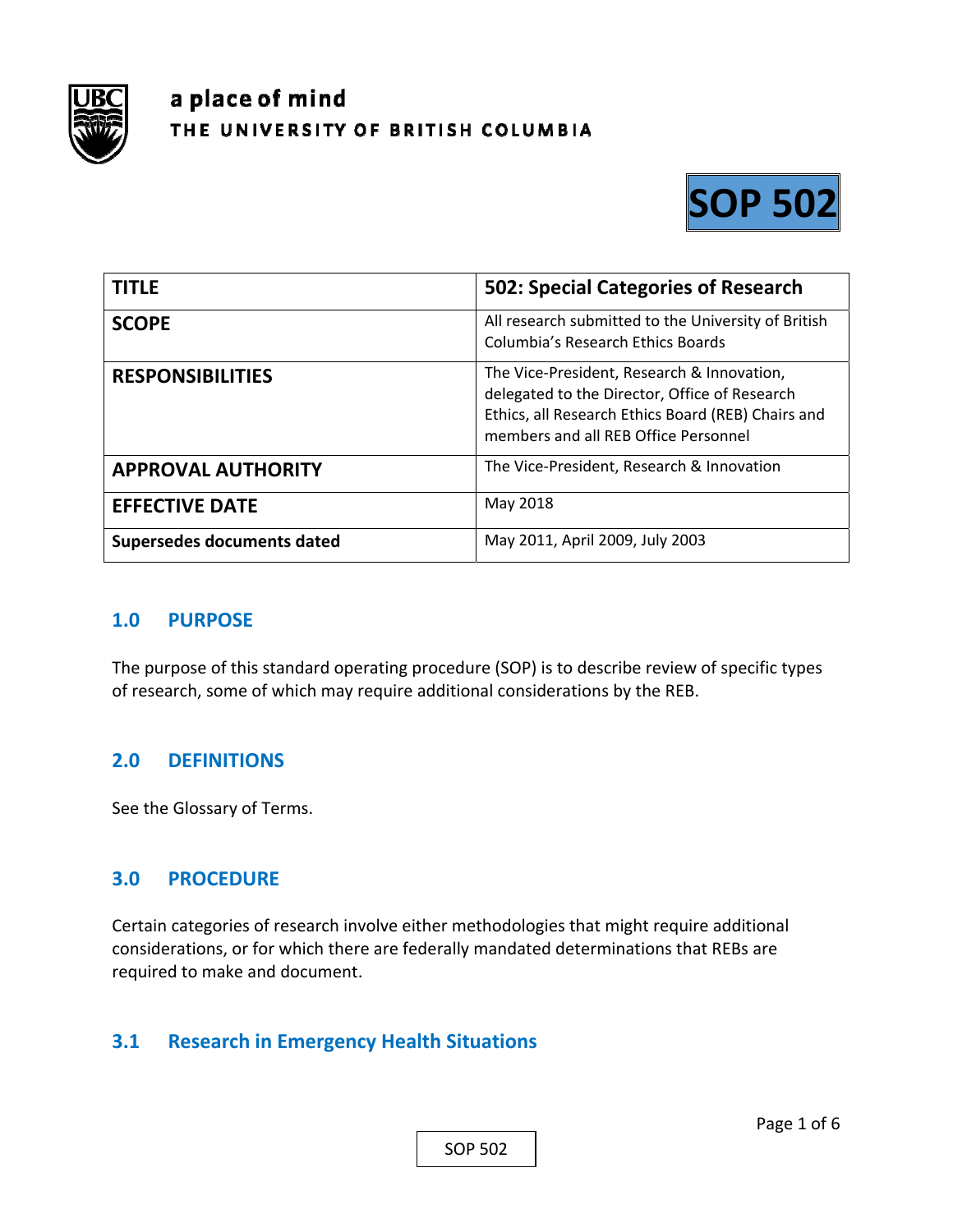Research in emergency health situations must have REB approval prior to implementation. This may be provided by the REB Chair or his/her designate. This may be provided in situations which meet the criteria outlined below. Prior to approving such research, the REB Chair, or his/her designate, must ascertain that a formal research protocol exists, that a serious threat to the prospective participant requires immediate intervention, that the Researcher is qualified to provide the experimental treatment, that all standard known efficacious treatment has been administered, and that the patient or third party has provided informed consent. Consent may be waived if adequate attempts have been made to locate an authorized third party and have failed.

- **3.1.1** Subject to all applicable legal and regulatory requirements<sup>1</sup>, research involving medical emergencies shall be conducted only if it addresses the emergency needs of the individuals involved, and then only in accordance with criteria established in advance of such research by the REB;
- **3.1.2** The REB may allow research that involves medical emergencies to be carried out without the consent of participants, or of their authorized third party, if all of the following apply:
	- a) A serious threat to the prospective participant requires immediate intervention; and
	- b) Either no standard efficacious care exists or the research offers a realistic possibility of direct benefit to the participant in comparison with standard care; and
	- c) Either the risk of harm is not greater than that involved in standard efficacious care, or it is clearly justified by the prospect for direct benefits to the participant; and
	- d) The prospective participant is unconscious or lacks capacity to understand risks; methods and purposes of the research project, and
	- e) Third‐party authorization cannot be secured in sufficient time, despite diligent and documented efforts to do so; and
	- f) No relevant prior directive by the participant is known to exist;
- **3.1.3**  When a previously incapacitated participant regains capacity, or when an authorized third party is found, free and informed consent shall be sought promptly for continuation in the project and for subsequent examinations or tests related to the research project;
- **3.1.4**  The REB Chair or his/her designate should also inform the Researcher of his/her responsibility to inform the REB of the outcome of the treatment together with any serious adverse events associated with it in a formal report to be submitted at the point the patient is discharged from the unit in question;
- **3.1.5**  If a research study is subject to the U.S. Food & Drug Administration regulations and involves an exception to informed consent for emergency research, the REB shall review and comply with the applicable FDA regulations<sup>2</sup>.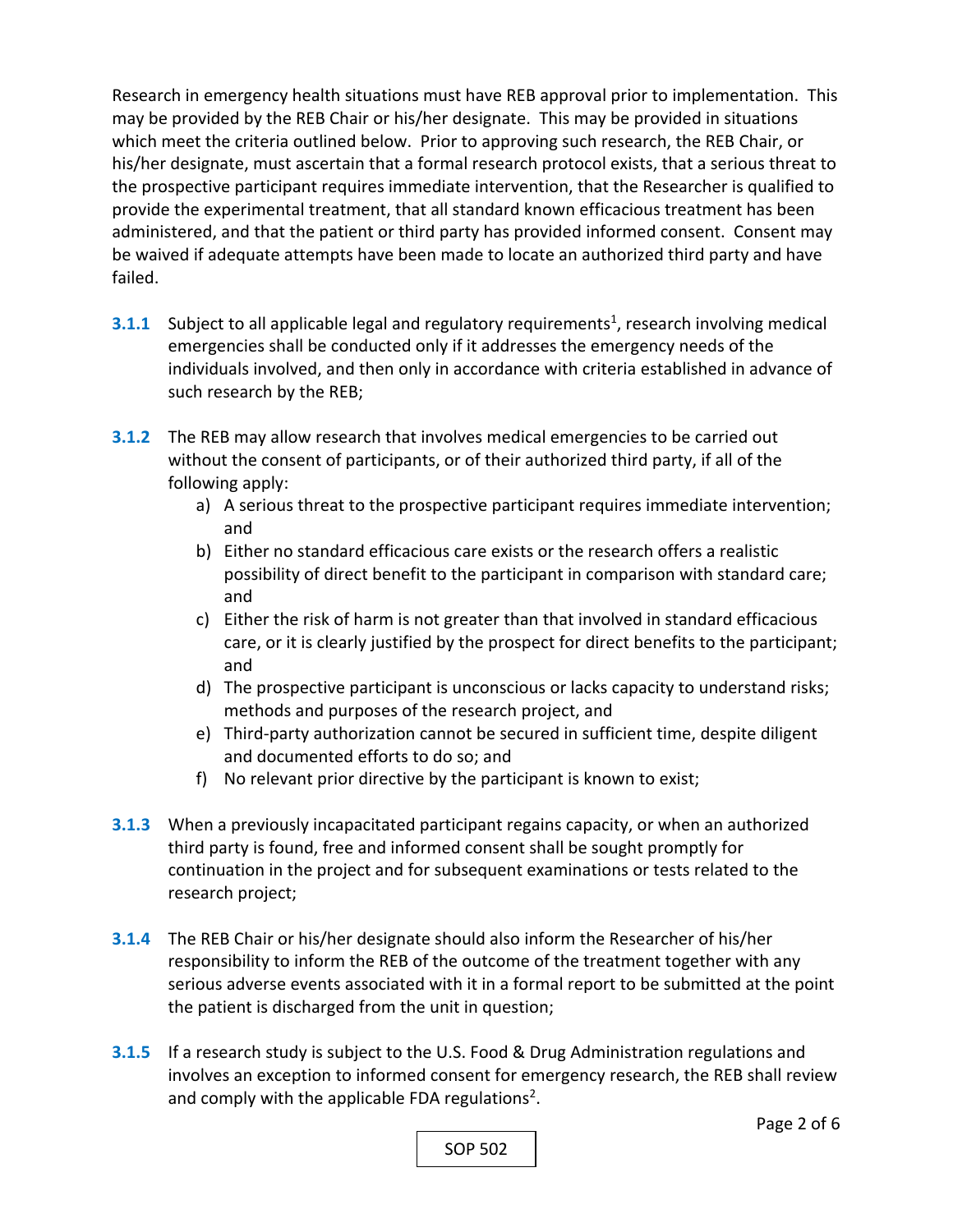# **3.2 Secondary Use of Identifiable Information for Research Purposes, including Health Records and Medical Chart Review**

Secondary use refers to the use in research of information originally collected for a purpose other than the current research purpose. Common examples are social science or health survey datasets that are collected for specific research or statistical purposes, but then re‐used to answer other research questions. Information initially collected for program evaluation may be useful for subsequent research. Other examples include health care records, school records, biological specimens, vital statistics registries or unemployment records, all of which are originally created or collected for therapeutic, educational or administrative purposes, but which may be sought later for use in research.

Privacy concerns and questions about the need to seek consent arise, however, when information provided for secondary use in research can be linked to individuals, and when the possibility exists that individuals can be identified in published reports, or through data linkage. Privacy legislation recognizes these concerns and permits secondary use of identifiable information under certain circumstances.

- **3.2.1** Researchers who have not obtained consent from participants for secondary use of identifiable information shall only use such information for these purposes if the REB is satisfied that<sup>3</sup>:
	- a) identifiable information is essential to the research,
	- b) the use of identifiable information without the participants' consent is unlikely to adversely affect the welfare of individuals to whom the information relates,
	- c) the researchers will take appropriate measures to protect the privacy of individuals, and to safeguard the identifiable information,
	- d) the researchers will comply with any known preferences previously expressed by individuals about any use of their information,
	- e) it is impossible or impracticable to seek consent from individuals to whom the information relates, and
	- f) the researchers have obtained any other necessary permission for secondary use of information for research purposes;
- **3.2.2**  If a Researcher satisfies all the conditions in (a) to (f) of section 3.2.1, the REB may approve the research without requiring consent from the individuals to whom the information relates.

## **3.3 Collection of Human Biological Materials**

Human biological materials may be obtained in different ways:

1. They may be collected expressly for a specific research purpose,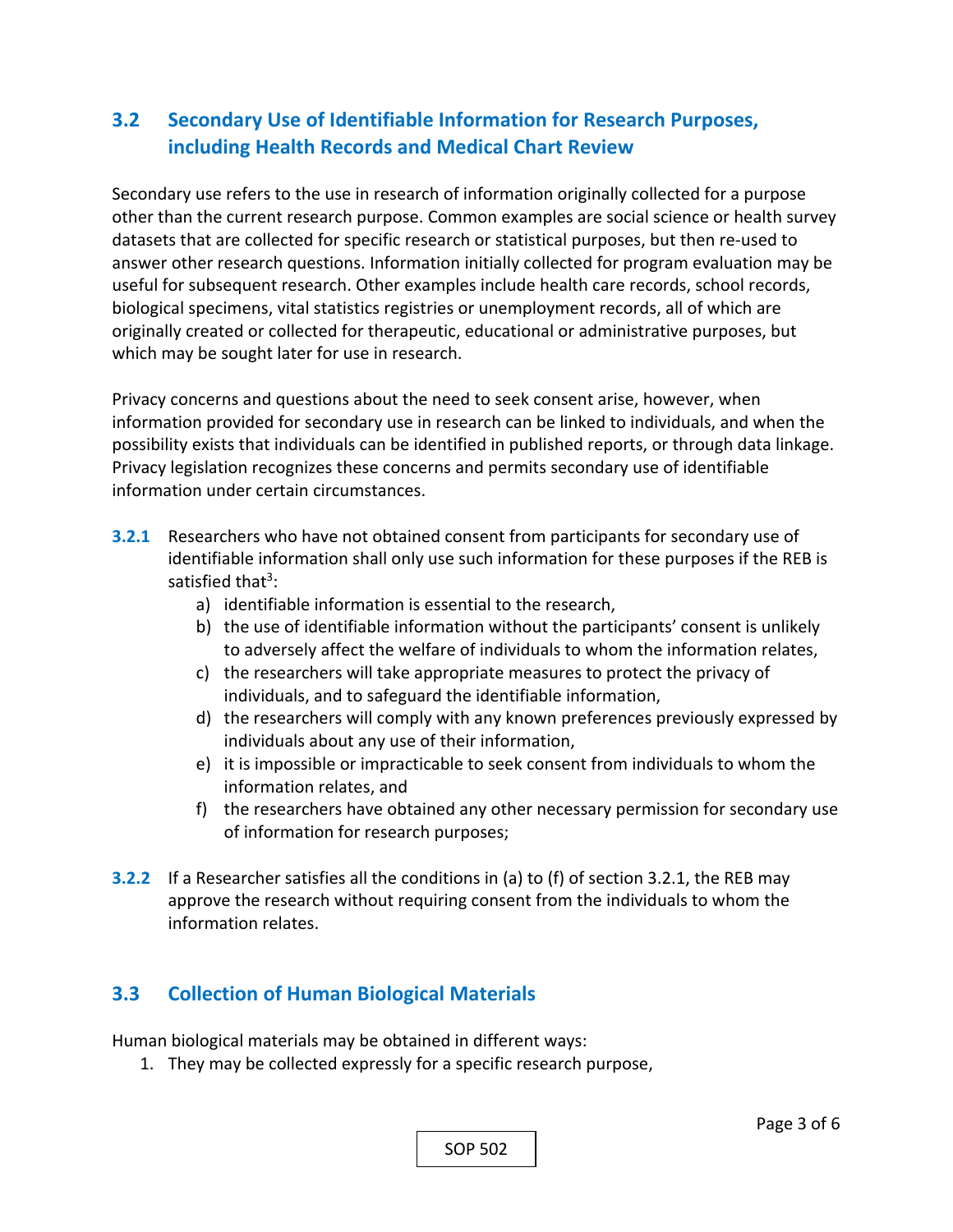- 2. They may be collected incidentally to medical or diagnostic procedures with no initial intent to be used in research, or
- 3. They may be collected for research or medical or diagnostic purposes with some expectation that they may, or will, also be used in future research, although the precise research project(s) may not be known at the time.

The first category above refers to the initial collection of human biological materials for research. The latter two categories are relevant to subsequent, secondary uses of human biological materials for research that may not have been conceived at the time the tissue was taken.

- **3.3.1** Research involving collection and use of human biological materials requires REB review and $4$ :
	- a) consent of the participant who will donate biological materials; or
	- b) consent of an authorized third party on behalf of a participant who lacks capacity, taking into account any research directive that applies to the participant; or
	- c) consent of a deceased participant through a donation decision made prior to death, or by an authorized third party;
- **3.3.2**  To seek consent for use of human biological materials in research, researchers shall provide to prospective participants or authorized third parties, applicable information as set out in TCPS2 $5$  as well as the following details $6$ :
	- a) the type and amount of biological materials to be taken;
	- b) the manner in which biological materials will be taken, and the safety and invasiveness of the procedures for acquisition;
	- c) the intended uses of the biological materials, including any commercial use;
	- d) the measures employed to protect the privacy of and minimize risks to participants;
	- e) the length of time the biological materials will be kept, how they will be preserved, location of storage (e.g., in Canada, outside Canada), and process for disposal, if applicable;
	- f) any anticipated linkage of biological materials with information about the participant; and
	- g) the researchers' plan for handling results and findings, including clinically relevant information and incidental findings.

# **3.4 Consent and Secondary Use of Identifiable Human Biological Materials for Research Purposes**

**3.4.1**  Researchers who have not obtained consent from participants for secondary use of identifiable human biological materials shall only use such material for these purposes if the REB is satisfied that<sup>7</sup>:

SOP 502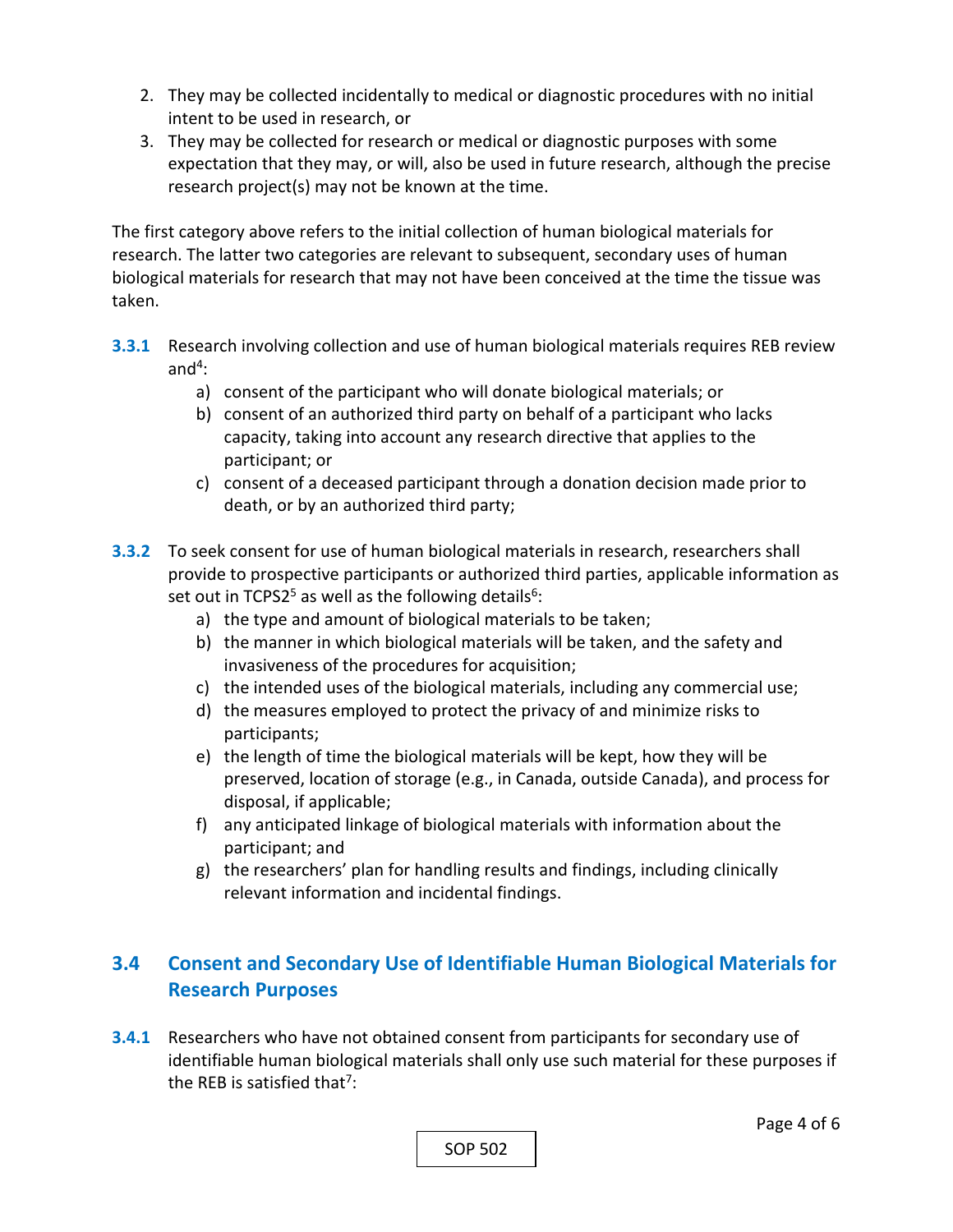- a) identifiable human biological materials are essential to the research;
- b) the use of identifiable human biological materials without the participant's consent is unlikely to adversely affect the welfare of individuals from whom the materials were collected;
- c) the researchers will take appropriate measures to protect the privacy of individuals and to safeguard the identifiable human biological materials;
- d) the researchers will comply with any known preferences previously expressed by individuals about any use of their biological materials;
- e) it is impossible or impracticable to seek consent from individuals from whom the materials were collected; and
- f) the researchers have obtained any other necessary permission for secondary use of human biological materials for research purposes;
- **3.4.2**  If a Researcher satisfies all the conditions in (a) to (f) above, the REB may approve the research without requiring consent from the individuals from whom the biological materials were collected.

# **3.5 Use of Tissue and/or Data Obtained from Tissue and Data Banks**

- **3.5.1** Institutions and researchers that maintain biobanks<sup>8</sup>:
	- a) shall ensure that they have or use appropriate facilities, equipment, policies and procedures to store human biological materials safely, and in accordance with applicable standards, and
	- b) shall establish appropriate physical, administrative and technical safeguards to protect human biological materials and any information about participants from unauthorized handling;
- **3.5.2**  Use of tissue or data that has been previously collected must receive authorization from the custodian of that bank or registry for its use, regardless of whether the tissue/data is anonymized;
- **3.5.3**  Evidence of this authorization must be attached to the RISe application form when submitting to the appropriate REB;
- **3.5.4**  If the tissue/data is not anonymized, evidence that consent was obtained at the time of collection for use of the tissue/data must also be attached to the RISe application form. This may include the original consent form or assurance from the Researcher that appropriate protections were undertaken to ensure confidentiality and privacy.

#### **4.0 REFERENCES**

1. *The Tri‐Council Policy Statement: Ethical Conduct for Research Involving Humans*, Article 3.8: http://www.pre.ethics.gc.ca/eng/policy-politique/initiatives/tcps2-eptc2/chapter3-chapitre3/#ch3\_en\_a3.8